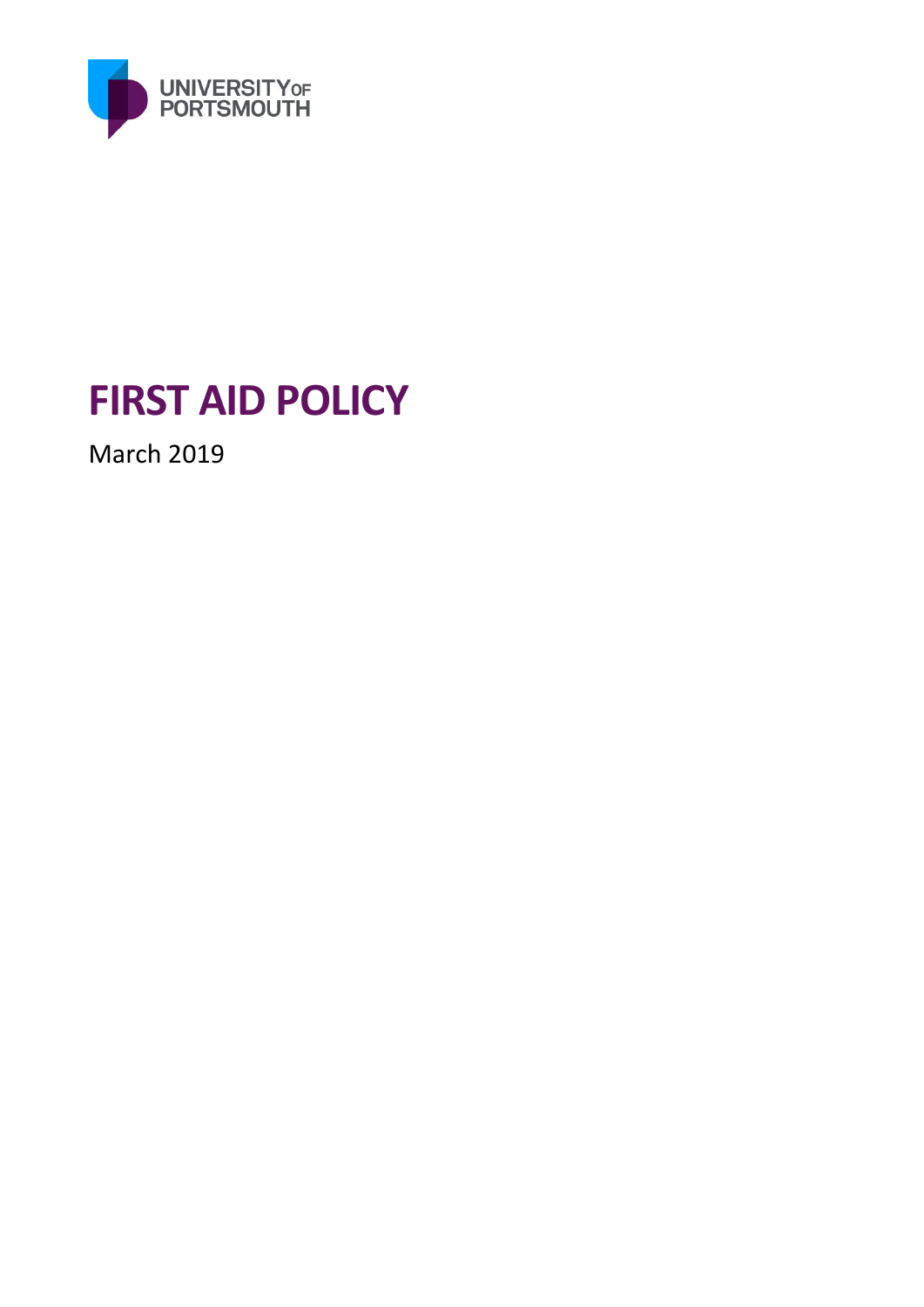

# **Contents**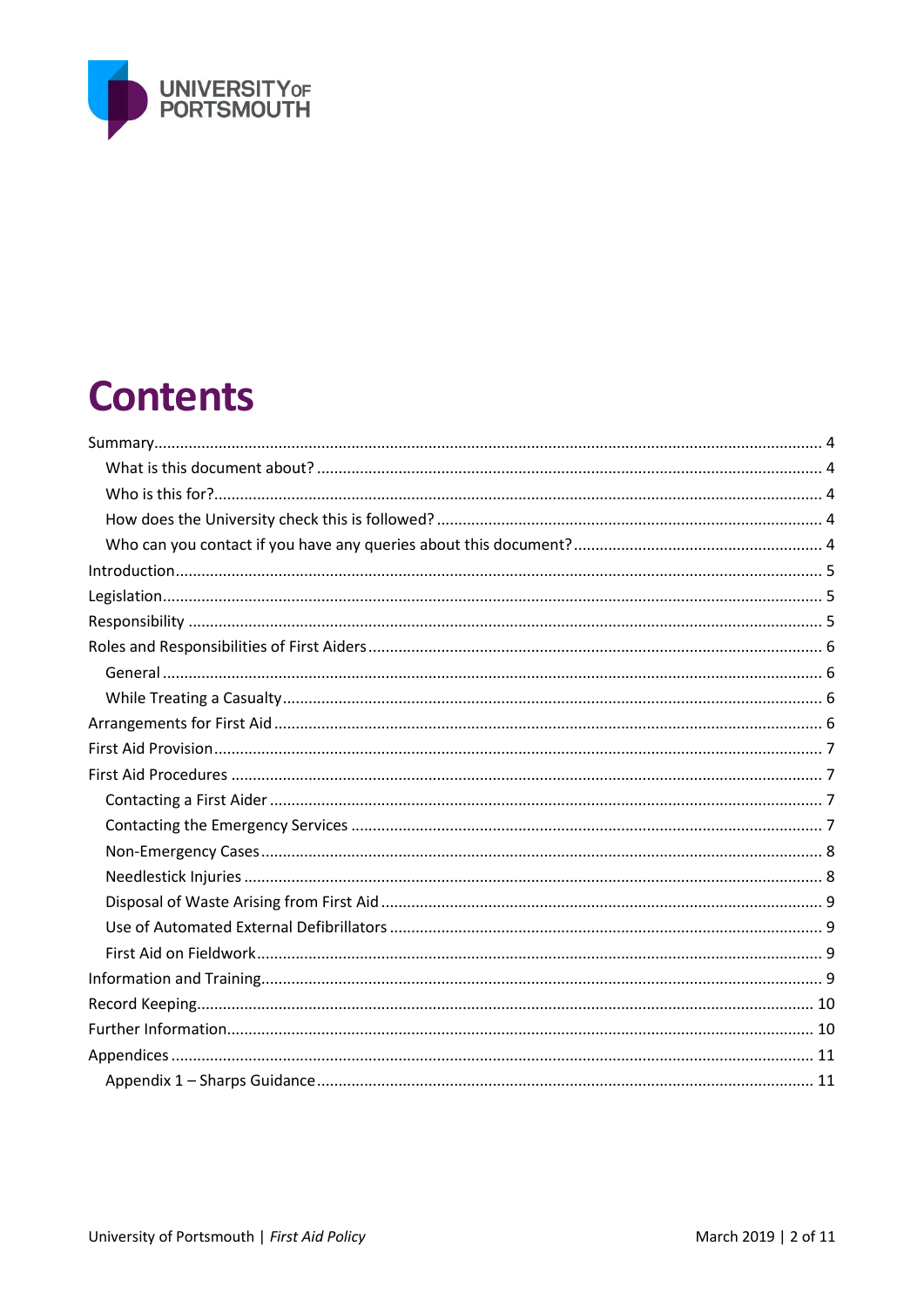

| <b>Document title</b>                                                                                                                            |           |            |  |
|--------------------------------------------------------------------------------------------------------------------------------------------------|-----------|------------|--|
| <b>First Aid Policy</b>                                                                                                                          |           |            |  |
| <b>Document author and department</b>                                                                                                            |           |            |  |
| Charlotte Downs, Health and Safety                                                                                                               |           |            |  |
| <b>Approving body</b>                                                                                                                            |           |            |  |
| University Health and Safety Committee                                                                                                           |           |            |  |
| Date of approval                                                                                                                                 |           |            |  |
| 13 March 2019                                                                                                                                    |           |            |  |
| <b>Review date</b>                                                                                                                               |           |            |  |
| <b>March 2022</b>                                                                                                                                |           |            |  |
| <b>Edition no.</b>                                                                                                                               |           |            |  |
| 4                                                                                                                                                |           |            |  |
| <b>ID Code</b>                                                                                                                                   |           |            |  |
| <b>HAS001</b>                                                                                                                                    |           |            |  |
| Date of effect                                                                                                                                   |           |            |  |
| 13 March 2019                                                                                                                                    |           |            |  |
| <b>EITHER</b> For public access online (internet)?                                                                                               |           |            |  |
|                                                                                                                                                  |           | <b>YES</b> |  |
|                                                                                                                                                  |           |            |  |
| OR For staff access only (intranet)?                                                                                                             |           |            |  |
|                                                                                                                                                  | <b>NO</b> |            |  |
| External queries relating to the document to be referred in the first instance to the Health and Safety<br>team: email hsservicedesk@port.ac.uk. |           |            |  |
| If you need this document in an alternative format,                                                                                              |           |            |  |

please email hsservicedesk@port.ac.uk.

The latest version of this document is always to be found at:

http://www2.port.ac.uk/departments/services/corporategoverna nce/healthandsafety/managinghands/firstaidprovision/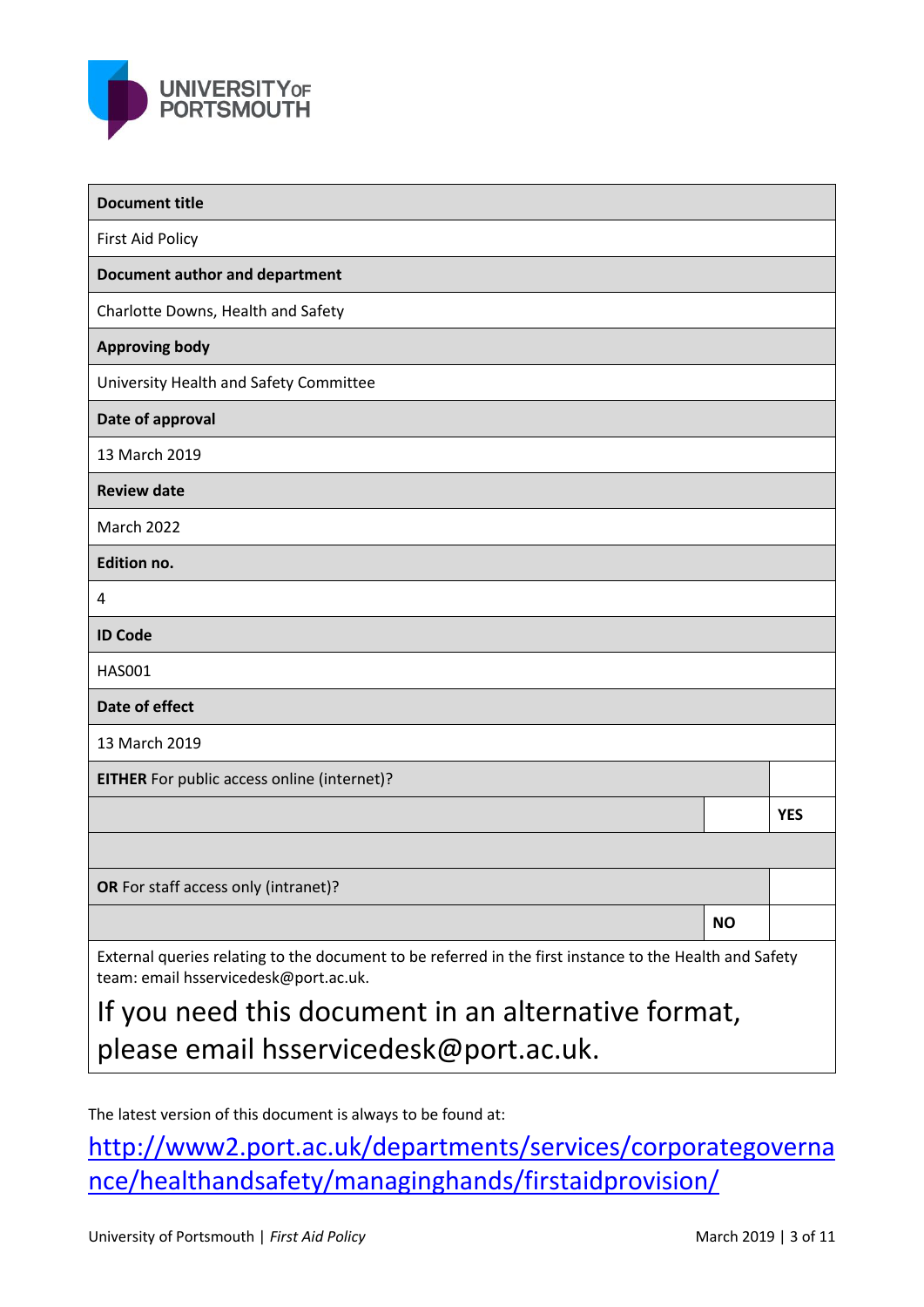

# **Summary**

### What is this document about?

This policy lays out the duties of the University, its first aiders and the procedures for fulfilling them. Normal text

### Who is this for?

This policy is aimed at all staff with special emphasis on University trained first aiders.

The policy does not apply to the children attending the University Nursery or to patients of the University of Portsmouth Dental Academy.

### How does the University check this is followed?

The Health & Safety Office carry out routine administrative processes e.g. reviewing and booking training, review of HS1 forms, updates to the webpages etc.

This policy and associated procedures and documentation are subject to internal audit.

### Who can you contact if you have any queries about this document?

Any questions about this policy should be directed to the Health & Safety Office.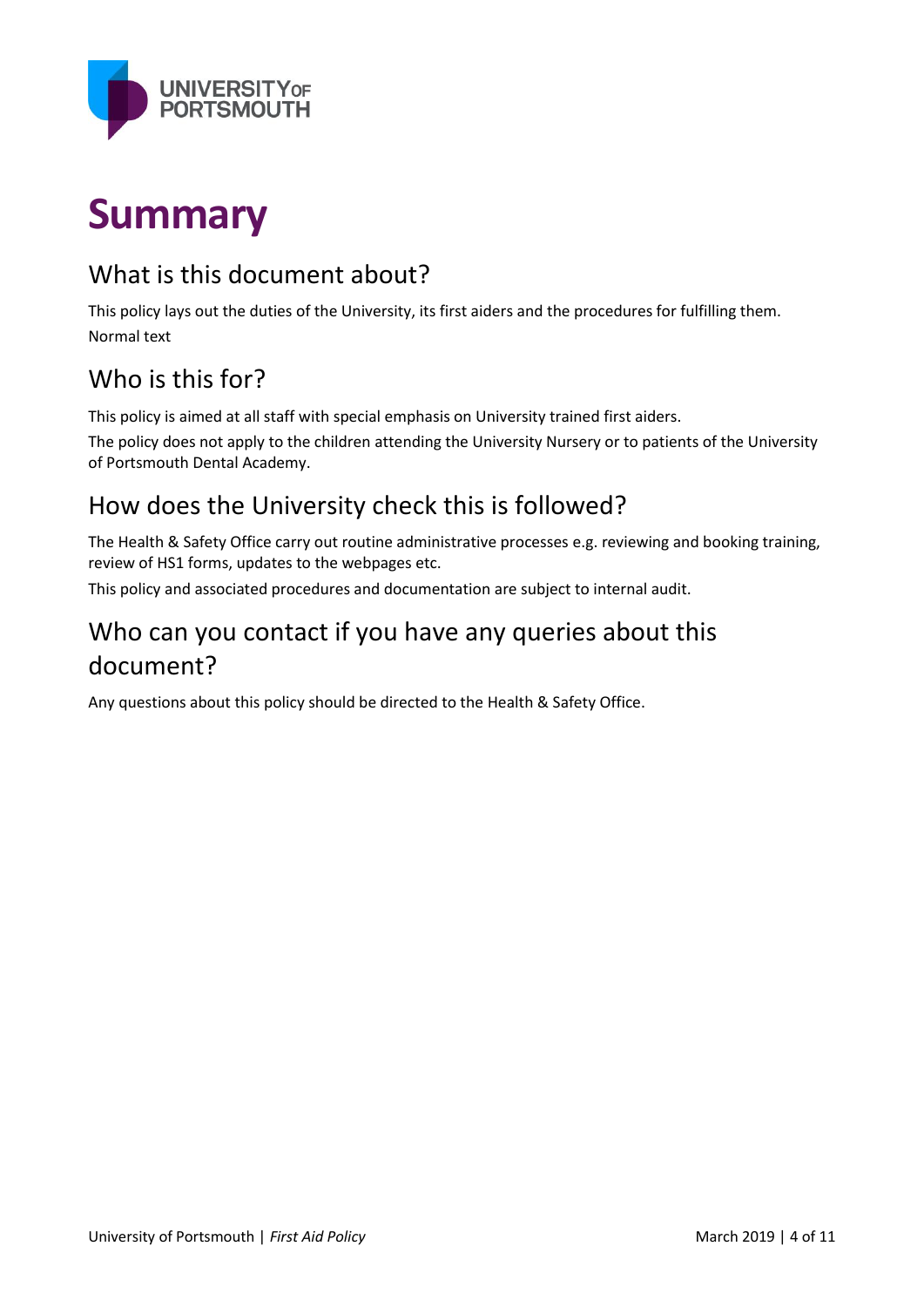

# **Introduction**

The University of Portsmouth will comply with the relevant legislation with regard to provision of first aid to all employees and to ensure best practice by extending the arrangements as far as is reasonably practicable to students and others who may also be affected by our activities or injured on University premises.

This policy lays out the duties of the University and its first aiders and the procedures for fulfilling them.

# **Legislation**

The three main pieces of legislation of specific relevance to first aid at work are:

#### [The Health & Safety at Work Act 1974 \(HSWA\)](http://www.legislation.gov.uk/ukpga/1974/37/contents)

Section 2.1 of the HSWA requires employers to ensure, so far as is reasonably practicable, the health, safety and welfare of employees whilst at work.

#### [The Management of Health & Safety at Work Regulations 1999 \(MHSW\)](http://www.legislation.gov.uk/uksi/1999/3242/contents/madehttp:/www.legislation.gov.uk/uksi/1999/3242/contents/made)

In order to implement the MHSW Regulations "Every employer shall make suitable and sufficient assessment of:

the risks to the health and safety of his employees to which they are exposed whilst at work

the risks to ensure the health and safety of persons not in his employment arising out of or in connection with the conduct by him of his undertaking."

#### [The Health & Safety \(First Aid\) Regulations 1981](http://www.legislation.gov.uk/uksi/1981/917/contents/made)

The Health & Safety (First Aid) Regulations place a legal duty on employers to make adequate first aid provision for their employees, in case they become ill or injured at work.

### **Responsibility**

All staff should ensure that they are familiar with the first aid procedures.

The Health and Safety Manager will ensure that:

- The First Aid Policy and Procedures are reviewed every 3 years or more frequently if a need is identified.
- Suitable and sufficient assessments are carried out to ascertain first aid needs.
- First aiders are offered training to a competent standard, which includes refresher training.
- Audits are carried out periodically to ensure the effectiveness of first aid arrangements.
- Upon completion of first aid training the first aider's role is recorded on the University's HR System under "Offices Held".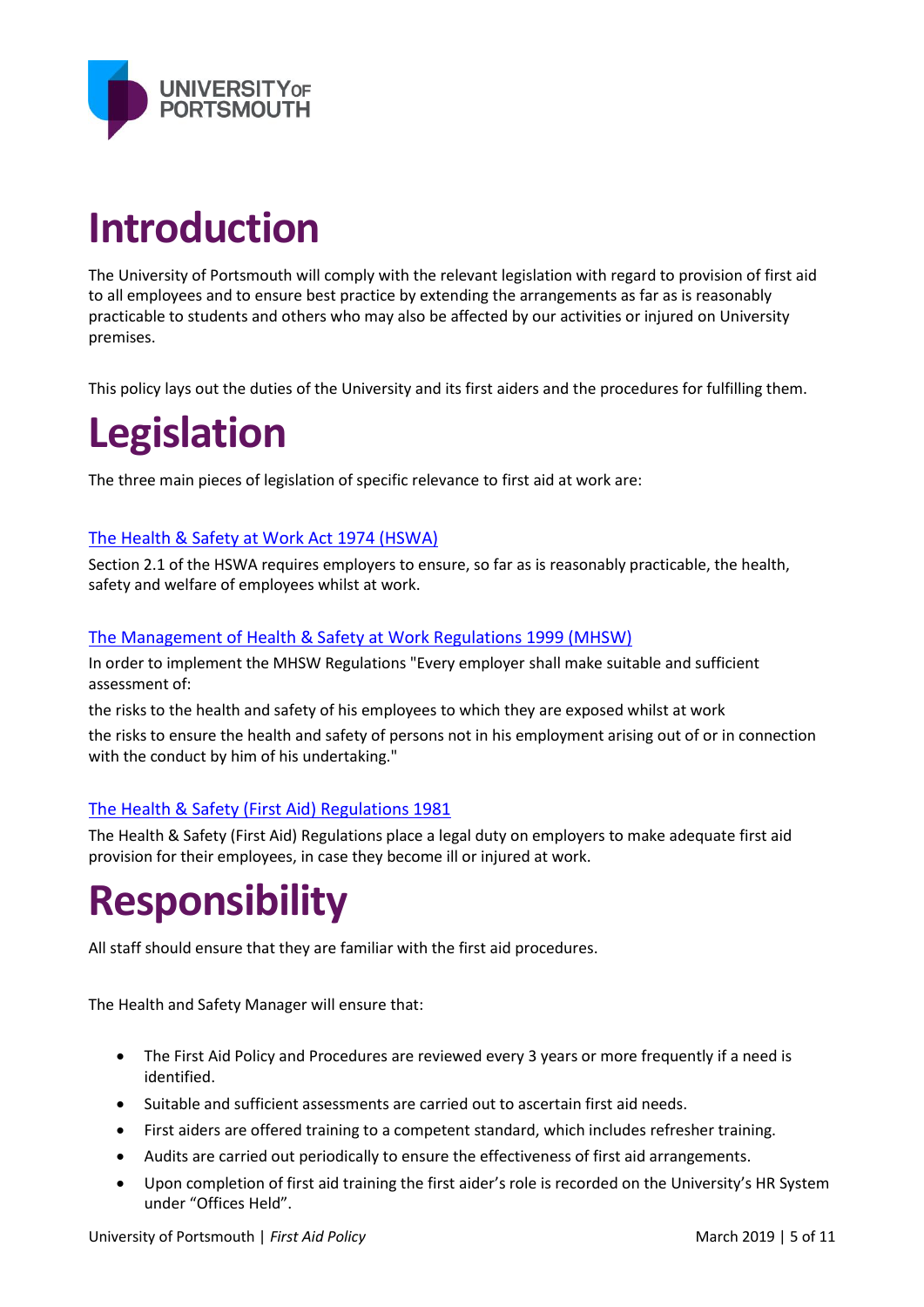

Heads of Departments or equivalent and Heads of Professional Services will ensure that:

- Their departments have sufficient first aiders as identified by the first aid needs analysis document, held by the Health and Safety Office.
- Exam invigilators are aware of first aid arrangements outlined in this policy.
- First aid arrangements are in place for University open days or similar events.

# **Roles and Responsibilities of First Aiders**

#### General

- University first aiders must have a valid First Aid at Work Certificate.
- Ensure first aid boxes are adequately supplied and within date. Departments are responsible for stocking their first aid boxes. A list stating the suggested contents of first aid boxes can be found on th[e HSE website.](http://www.hse.gov.uk/pubns/priced/l74.pdf)
- Report any incidents/accidents through the University [accident reporting procedure](http://www2.port.ac.uk/departments/services/corporategovernance/healthandsafety/managinghands/accidentreporting/) by fully completing a **HS1 form.** Accident Reporting Training is available from the Health and Safety Office, contact hstraining@port.ac.uk.
- Please contact the Health and Safety Office to cease being a first aider and/or when leaving the University.

### While Treating a Casualty

- First aiders should respond to call-outs immediately, assessing the situation quickly and safely and where appropriate summoning extra help. The injured person should be attended and treated as early as possible and appropriately, within the limitations of the training given by the University.
- First aiders must protect themselves, the injured person and others at the scene from any possible dangers.
- As far as is reasonably practicable, prevent cross-infection between the first aider and the injured person, by wearing gloves and washing hands thoroughly before (if possible) and after treatment.
- Dispose of all first aid waste as per the section below 'Disposal of Waste Arising from First Aid'.

Although the risk of contracting Hepatitis B from infected body fluids is low, first aiders can further reduce the risk by immunisation. For further details, contact Occupational Health on 3187 (internal) 023 9284 3187 (external).

# **Arrangements for First Aid**

- In order to comply with legislation, the University will appoint a sufficient number of first aiders at work (FAW) who are complemented by emergency first aiders at work (EFAW).
- The University Nursery is not covered by this policy. Arrangements for first aid relating to children attending the Nursery are covered by the Nursery's Policy "Accidents, Injuries and First Aid Policy 2015".
- Patients to the University of Portsmouth Dental Academy are not covered by this policy, but are covered in the Dental Academy's own Policies and Procedures.

University of Portsmouth | *First Aid Policy* March 2019 | 6 of 11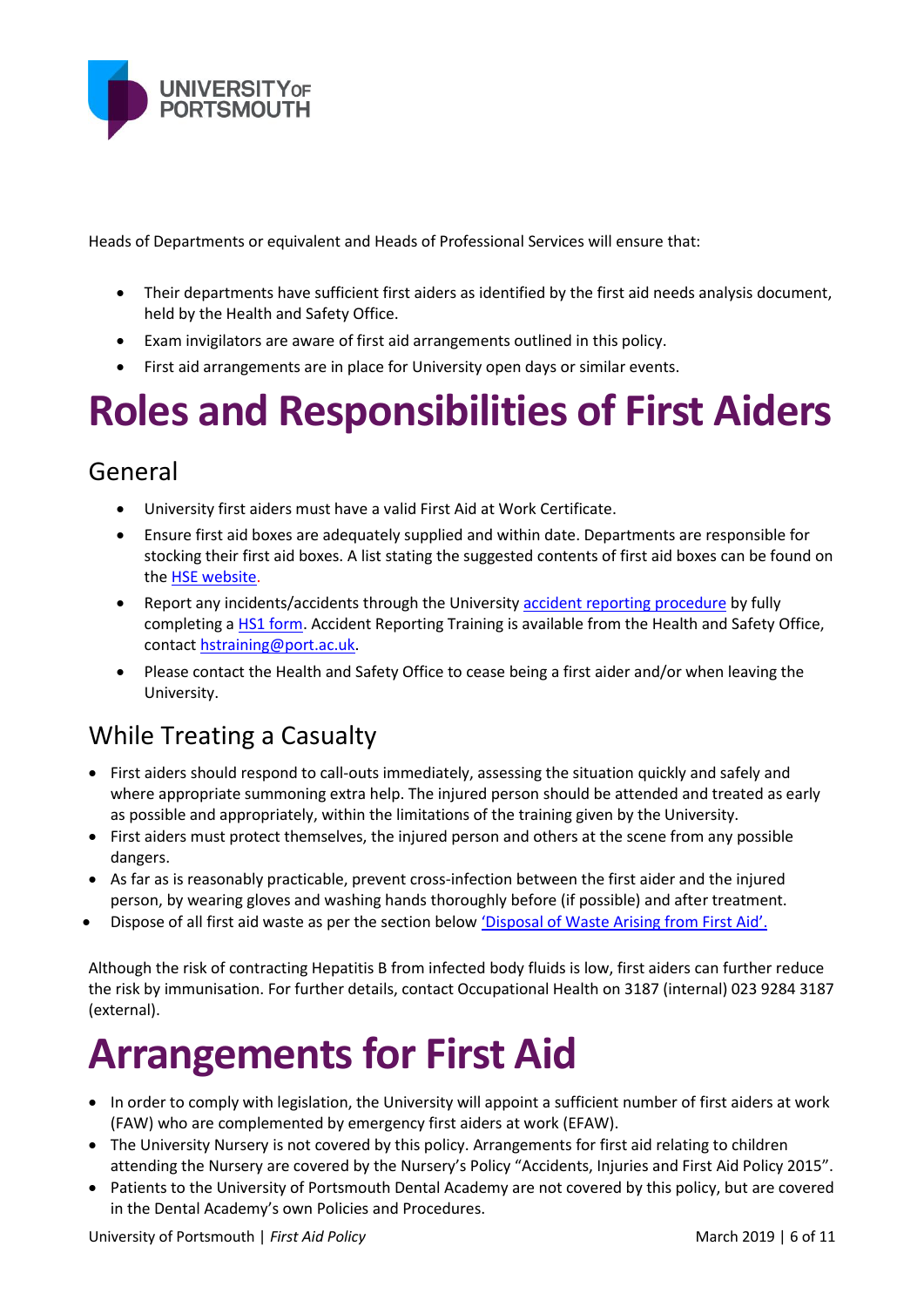

• All incidents/accidents must be reported through the Universit[y accident reporting procedure](http://www2.port.ac.uk/departments/services/corporategovernance/healthandsafety/managinghands/accidentreporting/) by completing [a HS1 form.](http://www2.port.ac.uk/departments/services/corporategovernance/healthandsafety/managinghands/accidentreporting/)

# **First Aid Provision**

First aiders are available Monday to Friday 08:30-17:15 including University vacation times. Outside of these hours dial 3418 (internal) 023 9284 3418 (external).

Where there are certain circumstances, such as remoteness from emergency services (e.g. field work trips, working out of hours with hazardous substances) or [special events](http://www2.port.ac.uk/departments/services/corporategovernance/healthandsafety/activitiesevents/) (e.g. open evenings, graduation), there may be a need to put in place special arrangements to meet the requirements of the First Aid Regulations. These arrangements should be made in conjunction with the Health and Safety Office. Organisers of such events are required to contact the Health and Safety Office to ensure that adequate first aid arrangements are made. Contact the Health and Safety Office on ext. 3075 (internal) 023 9284 3075 (external) or hsservicedesk@port.ac.uk.

The number of first aiders that Faculties/Departments require will be determined by a first aid needs analysis, taking into account the risk associated with the activities undertaken. This analysis will be carried out and held by the Health & Safety Office. This document will be reviewed annually, or as a result of a change in the type of activity; numbers of staff or an increase in the numbers of accidents reported.

First aiders are not able to provide professional medical treatment, provide diagnoses, dispense medicines or give medical oxygen.

# **First Aid Procedures**

### Contacting a First Aider

In the event that a first aider is required:

Call the closest first aider. A list can be found on the green first aid notices which can be found by lifts/stairwells, in addition to the [first aid](http://www2.port.ac.uk/departments/services/corporategovernance/healthandsafety/managinghands/firstaidprovision/filetodownload,190053,en.pdf) web pages.

Alternatively dial 3418 (internal) 023 9284 3418 (external). The Security Lodge will dispatch either a caretaker or member of security staff, who is first aid trained, to assist.

### Contacting the Emergency Services

Please refer to Technical Guidance Note MS03 – [Procedure for Requesting an Ambulance.](http://www2.port.ac.uk/departments/services/corporategovernance/healthandsafety/managinghands/firstaidprovision/filetodownload,168375,en.pdf)

For people suffering from chemical inhalation; ingestion; skin or eye contact, please ensure that the Safety Data Sheet (SDS) accompanies the injured person to hospital.

In the event that the injured person does not wish to go to hospital, this should be noted on th[e HS1 form](http://www2.port.ac.uk/departments/services/corporategovernance/healthandsafety/managinghands/accidentreporting/) by the first aider, who should also obtain the signature of the injured person, if possible.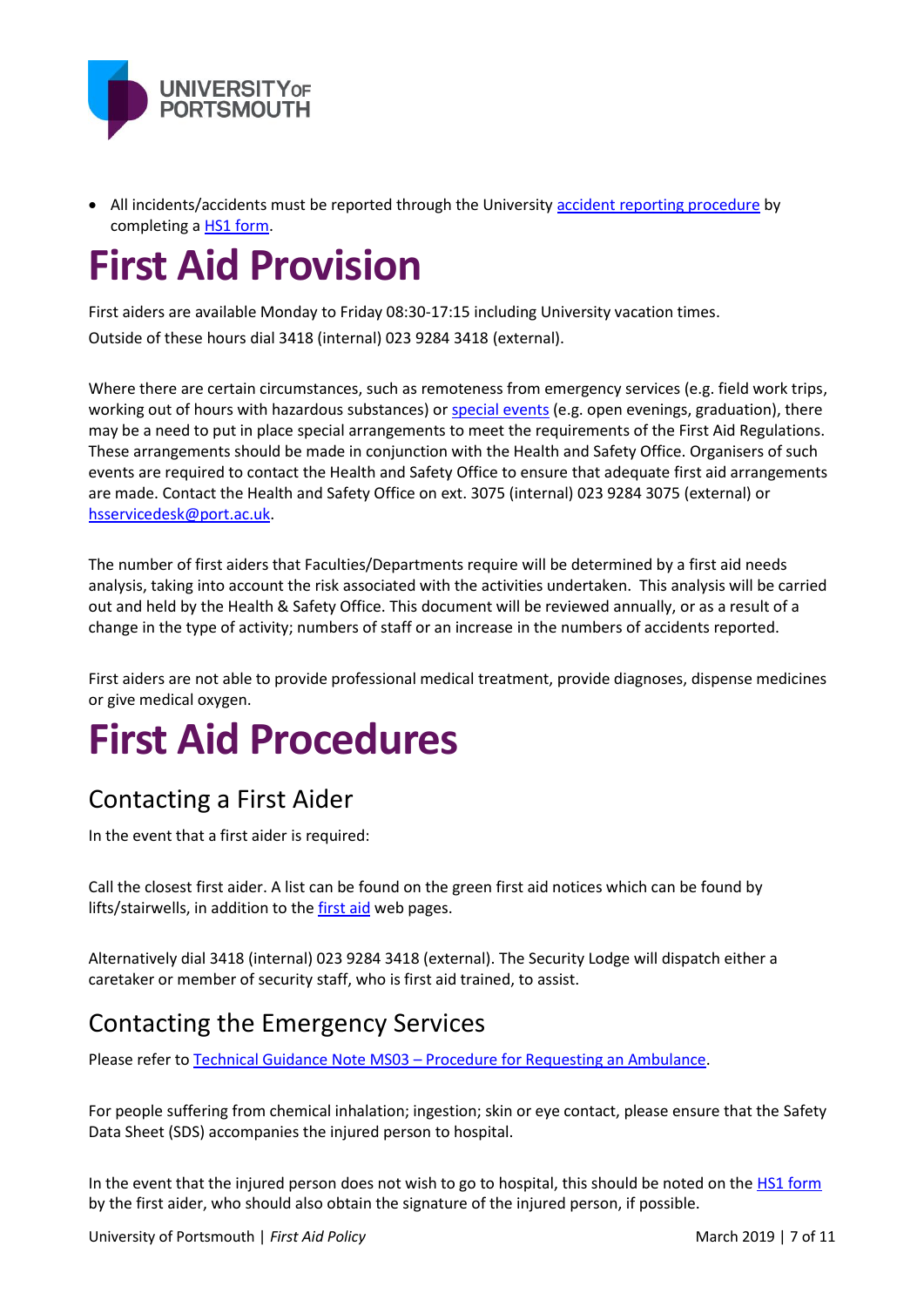

#### Non-Emergency Cases

If the injured person requires medical attention, which is not considered to be an emergency the following options are available:

- Referral to St Mary's NHS Treatment Centre
- Referral to their General Practitioner
- Referral to a local Pharmacist

If the patient/casualty requires transport, a taxi should be used. The Health & Safety Office has set up a central taxi account with [Aquacars](http://www.aquacars.co.uk/) specifically for first aid incidents. Therefore, first aiders can use this resource without cost to their Department/Faculty.

When calling [Aquacars,](http://www.aquacars.co.uk/) the first aider will need to provide their full name and the account number which is U065. This account will currently only accept trips to and from hospitals or walk in centres.

The following are examples when transportation to a medical facility via taxi may not be suitable:

- Injured person contaminated with body fluids or likely to become contaminated en route e.g. blood, urine, faeces.
- Injured person under the influence of alcohol or drugs where this may pose a risk to the taxi driver.
- Injured person with mental health issues where this is likely to cause risk to the taxi driver.
- Any vulnerable person where there may be safeguarding concerns.
- Any injured person under 18 unless accompanied by a parent or guardian.
- Where the injured person is in nightwear and unable to dress themselves into appropriate day clothing prior to conveyance.
- Where an injured person refuses taxi transport.

In these instances, it would be more appropriate to call for an ambulance.

If a first aider uses the taxi account, they must record the incident on [a HS1 form](http://www2.port.ac.uk/departments/services/corporategovernance/healthandsafety/managinghands/accidentreporting/) and send it to the Health and Safety Office.

For further information about this service, please contact the Health and Safety Office via hsservicedesk@port.ac.uk or ext. 3075.

### Needlestick Injuries

Needlestick injuries also known as SHARPS injuries are caused by cuts or skin punctures from items such as:

- needles
- scalpels
- razor blades
- glass ampoules
- sharp instruments
- spicules of bone and teeth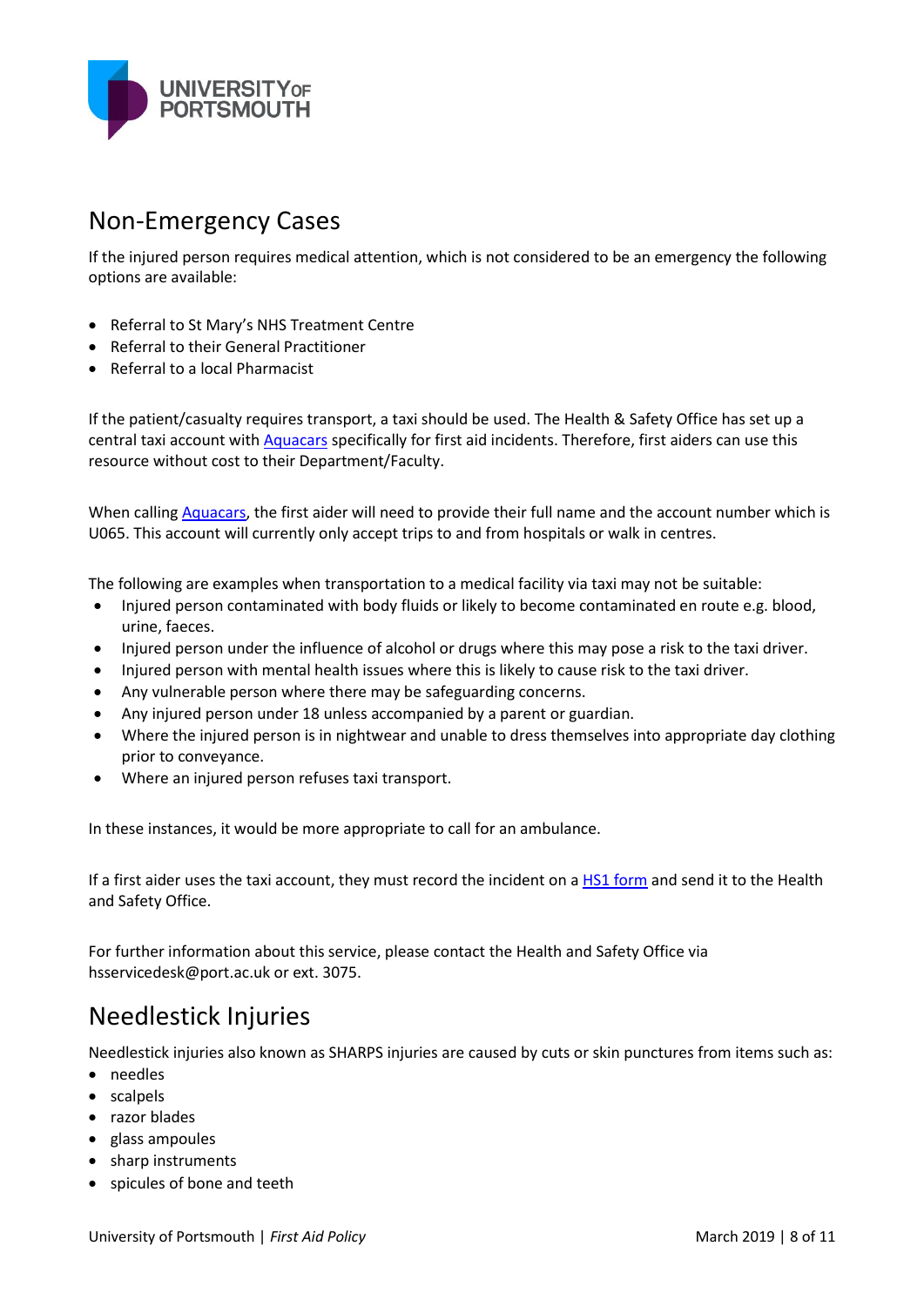

For needlestick injuries involving SHARPS which have been contaminated with human body fluids or material that is believed to be infective, the injured person must contact Occupational Health as a matter of urgency on the dedicated Sharps Hotline (Ext 3171). This should be within the first hour following exposure. This procedure must also be followed if there is any uncertainty about whether the sharps were contaminated. Please see  $\Delta$ ppendix  $1$  for more information on sharps injuries.

If a sharps/contamination incident occurs outside of normal working hours then the member of staff should attend the Accident and Emergency Department as soon as possible.

A full accident record [\(HS1 Form\)](http://www2.port.ac.uk/departments/services/corporategovernance/healthandsafety/managinghands/accidentreporting/) should be prepared and forwarded to the Health and Safety Office as soon as possible.

### Disposal of Waste Arising from First Aid

- All waste arising from the provision of first aid should be placed in a yellow clinical waste bag (these should be available in first aid boxes and can be ordered from the Health and Safety Office).
- For small amounts of clinical waste, please dispose of it in the medical waste bins (bins with yellow waste bags inside) located in all buildings, generally in the disabled toilets. For the exact locations please contact the building caretakers.
- For large amounts of clinical waste, contact the Estates and Campus Services Helpdesk on 6677 (internal) 023 9284 6677 (external) to arrange disposal of the clinical waste bag.
- For more information on the disposal of clinical waste, please see the TGN MS05 Hygiene Guidance for [First Aiders.](http://www2.port.ac.uk/departments/services/corporategovernance/healthandsafety/managinghands/firstaidprovision/filetodownload,190053,en.pdf)
- For assistance with body fluid spills, please contact the Estates and Campus Services Helpdesk on 6677.
- NB SHARPS must be disposed of safely in properly constructed sharps containers.
- For more information on dealing with biological hazards, please see the TGN BH02 Dealing with [biological hazards from blood, tissues and secretions in non-laboratory situations.](http://www2.port.ac.uk/departments/services/corporategovernance/healthandsafety/chemicalbiological/microbiologicalsafety/)

### Use of Automated External Defibrillators

The University has installed Public Access Automatic Emergency Defibrillators across the University campus. Further details including their locations can be found on the [Health & Safety](http://www2.port.ac.uk/departments/services/corporategovernance/healthandsafety/managinghands/automatedexternaldefibrillators/filetodownload,186768,en.pdf) web pages and in the [Technical Guidance Note MS04: Arrangements of the Use of Automated External Defibrillators on](http://www2.port.ac.uk/departments/services/corporategovernance/healthandsafety/managinghands/automatedexternaldefibrillators/filetodownload,186768,en.pdf)  [University Premises.](http://www2.port.ac.uk/departments/services/corporategovernance/healthandsafety/managinghands/automatedexternaldefibrillators/filetodownload,186768,en.pdf)

### First Aid on Fieldwork

Please refer to the [Fieldwork and Field Trips web page.](http://www2.port.ac.uk/departments/services/corporategovernance/healthandsafety/activitiesevents/fieldwork/)

Traveller's first aid kits are available from Occupational Health. Please telephone 3187 (internal) 023 9284 3187 (external) to arrange collection. These kits contain sterile needles, syringes etc as well as some basic dressings. We would recommend taking one of these when travelling to less developed countries or when proposing to undertake fieldwork.

# **Information and Training**

Training is organised through the Health and Safety Office, contact hstraining@port.ac.uk.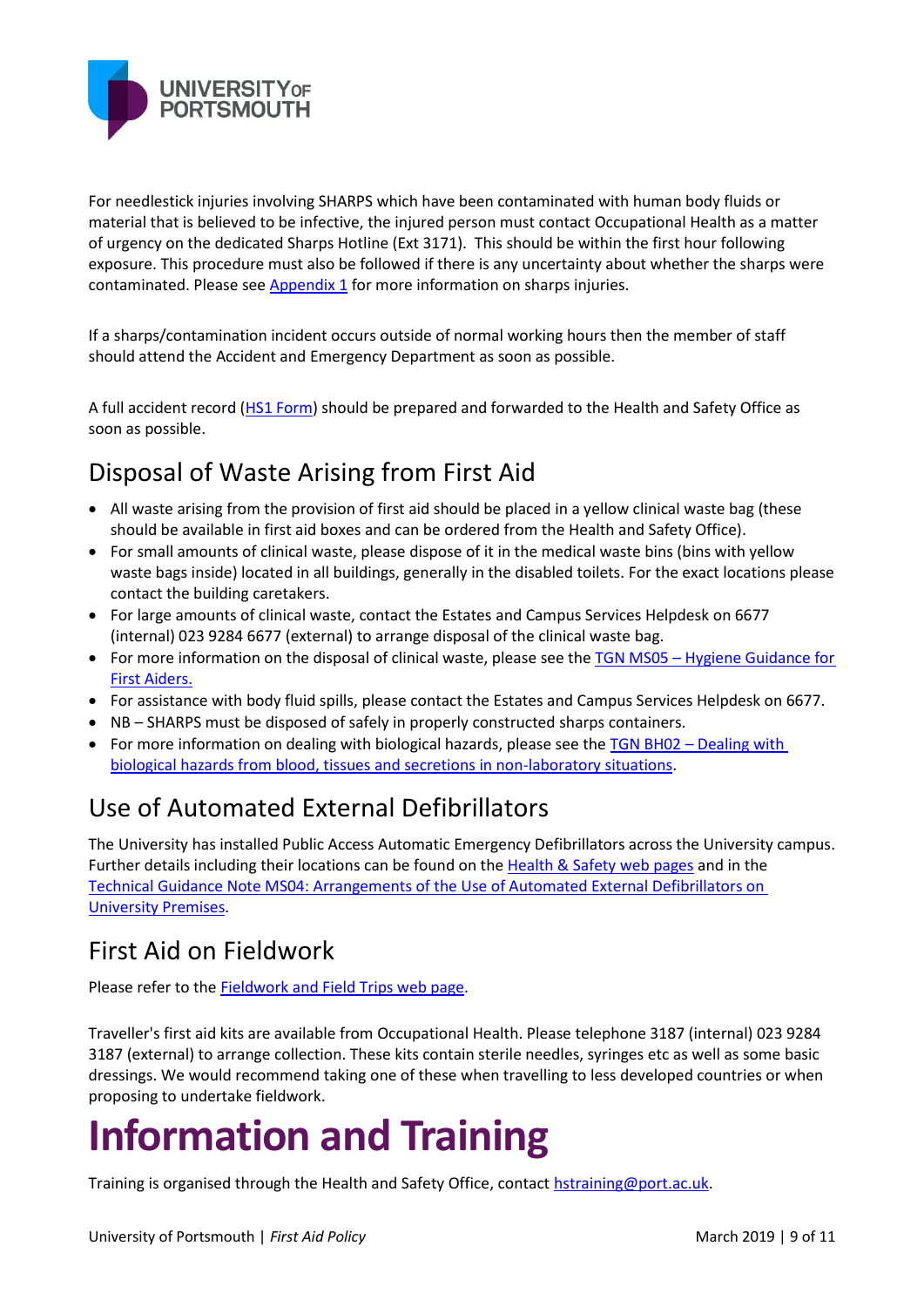

First Aiders must undertake and pass either a **FAW** or **EFAW** course and thereafter hold a valid certificate. A re-certification course must be undertaken every 3 years and commence prior to expiry of current certificate.

Refresher workshops are available in-house to which first aiders are strongly recommended to attend. These workshops are run regularly throughout the year by the Health and Safety Office.

Where required, additional, specialist first aid training is available in the following areas:

- Anaphylaxis Awareness & Epi-pen
- **•** Treatment of Hypothermia and Hyperthermia
- **•** Treatment Hydrofluoric Acid Burns
- Treatment of Cyanide Poisoning
- Medical Oxygen Administration
- Treatment of Drowning
- Recovery from Swimming Flume
- Paediatric First Aid
- Wilderness First Aid

If further information is required on the above training, please contact the Health and Safety Office via [hsservicedesk@port.ac.uk](mailto:hsservicedesk@port.ac.uk) or ext. 3075.

# **Record Keeping**

Upon completion of first aid training the first aider's role will be recorded on the University's HR system under "Offices Held".

### **Further Information**

Health & Safety Web P[ages: Automated External Defibrillators \(AED's\)](http://www2.port.ac.uk/departments/services/corporategovernance/healthandsafety/managinghands/automatedexternaldefibrillators/filetodownload,186768,en.pdf)

[Health & Safety Web Pages: Fieldwork and Fieldtrips](http://www2.port.ac.uk/departments/services/corporategovernance/healthandsafety/activitiesevents/fieldwork/)

[Report of an Injury or Near Miss \(HS1 Form\)](http://www2.port.ac.uk/departments/services/corporategovernance/healthandsafety/managinghands/accidentreporting/)

Technical Guidance Note BH02 – [Dealing with biological hazards from blood, tissues](http://www2.port.ac.uk/departments/services/corporategovernance/healthandsafety/chemicalbiological/microbiologicalsafety/) and secretions in non[laboratory situations](http://www2.port.ac.uk/departments/services/corporategovernance/healthandsafety/chemicalbiological/microbiologicalsafety/)

Technical Guidance Note MS03 – Procedure for Requesting an Ambulance

[Technical Guidance Note MS04: Arrangements of the Use of Automated External Defibrillators on](http://www2.port.ac.uk/departments/services/corporategovernance/healthandsafety/managinghands/automatedexternaldefibrillators/filetodownload,186768,en.pdf)  [University Premises](http://www2.port.ac.uk/departments/services/corporategovernance/healthandsafety/managinghands/automatedexternaldefibrillators/filetodownload,186768,en.pdf)

Technical Guidance Note MS05 – [Hygiene Guidance for First Aiders](http://www2.port.ac.uk/departments/services/corporategovernance/healthandsafety/managinghands/firstaidprovision/filetodownload,190053,en.pdf)